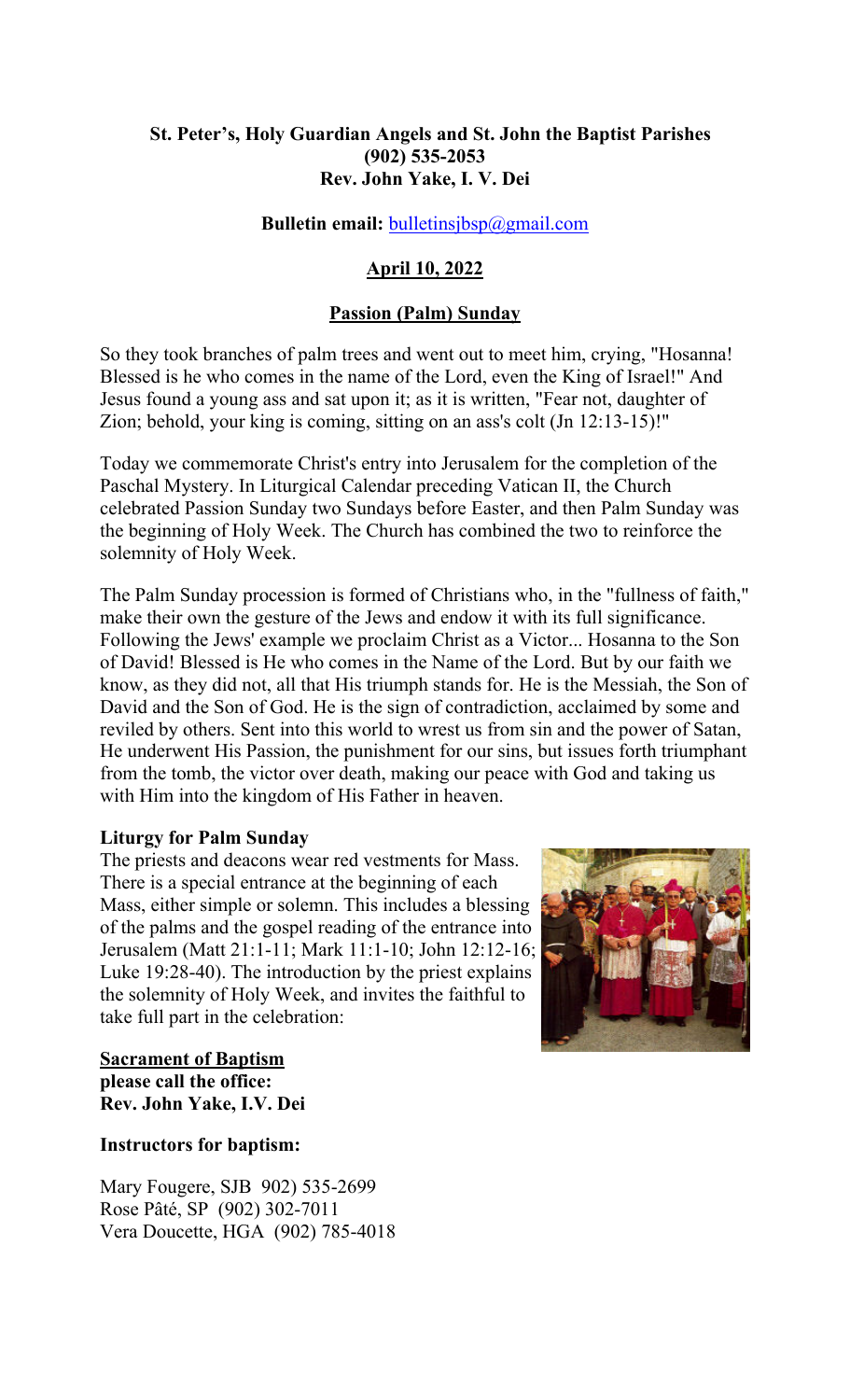# **Sacrament of Matrimony**

Please call Fr. Yake six months prior to the wedding date. Call Family Service of Eastern Nova Scotia to register for upcoming courses 902- 849-4772. Ask for Tasia Boucher, thoucher@fsens.ns.ca

## **Holy Weekday Liturgy**

**Tuesday, April 12, 2022 SJB 4:00 PM**

**Wednesday, April 13, 2022 SP 9:00 AM**

**Holy Thursday, April 14, 2022 4:00 pm HGA 5:30 pm SP 7:00 pm SJB** 

**Good Friday, April 15, 2022 SH 3:00 PM (Fr. Yake) Lay people officiating in S.P, HGA & SJB**

## **Weekend Liturgy**

**Saturday, April 16, 2022 SH 8:30 PM (Easter vigil in Holy Night)**

**Easter Sunday April 17, 2022 The Resurrection of the Lord 8:30 AM SJB 10:00 AM SP & Chapel Island 11:30 AM HGA + Lawrence, Clara, Ralph & James Bona** 

# **Receipts**

## **Holy Guardian Angels Saturday, April 2, 2022**

| Envelopes & Loose | \$766.75 |
|-------------------|----------|
| Candles           | 70.95    |
| <b>Share Lent</b> | 525.00   |

## **Total \$ 1362.70**

# **St. John the Baptist Sunday, April 3, 2022**

| <b>Total</b>      | \$1,105.00 |
|-------------------|------------|
| Envelopes & Loose | \$1,105.00 |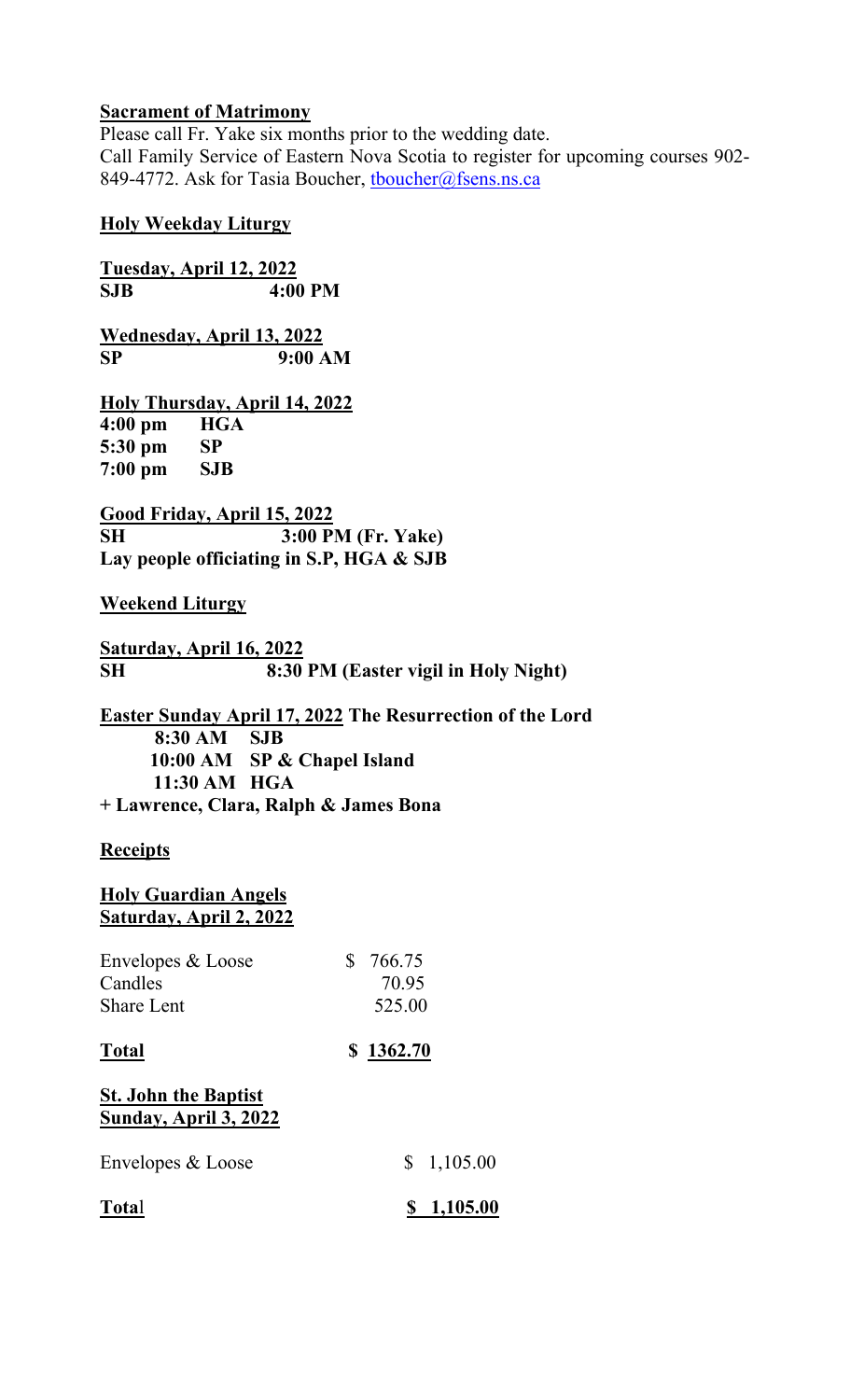# **St. Peter's Sunday April 3, 2022**

| Envelopes & Loose    | 965.00     |
|----------------------|------------|
| Candles              | 18.00      |
| <b>Missals</b>       | 5.00       |
| <b>Share Lent</b>    | 455.00     |
| <b>Altar Society</b> | 20.00      |
| Old Cemetery Road    | 25.00      |
| St. Patrick's Tea    | 20.00      |
| <b>Total</b>         | \$1,508.00 |

## **COMMUNITY EVENTS**

**Knights of Columbus**: Officers meeting Thursday April 14<sup>th</sup> at 9:30 am in the basement of the Glebe. All members are invited to attend.

**SJB:** Lenten folders will be made available in the church entrance.

**SJB:** Merchandise Bingo to be held on May 1st, 1:45 PM at the Tara Lynne Centre. River Bourgeois. Sponsored by the River Bourgeois Community Seniors Club.

**SJB:** Donations toward Easter flowers would be greatly appreciated. Thank you **SJB CWL**

**Retired Teachers Organization:** Regular meetings of the Richmond Branch of RTO will begin again on Tuesday April 12<sup>th</sup>, at the Island Nest Restaurant, Arichat. Breakfast at 9:00, Meeting at 9:30. Everyone Welcome.

**SH: The annual Fishcake and Beans Supper:** Friday April 15<sup>th</sup>, (Good Friday) at 4:00 PM at the Johnstown Parish Hall. This year we will do both eat in or take out supper. To order a meal please call Louise at 902-535-3107 or email [louise.campbell@stpeterscable.com:](mailto:louise.campbell@stpeterscable.com) Cost: \$12.00

**HGA:** The Stations of the Cross will be prayed at 10:30 am followed by Mass. We welcome all

**SJB:** The Way of the Cross will be prayed on Tuesdays at 4:00 pm in the church followed by Mass.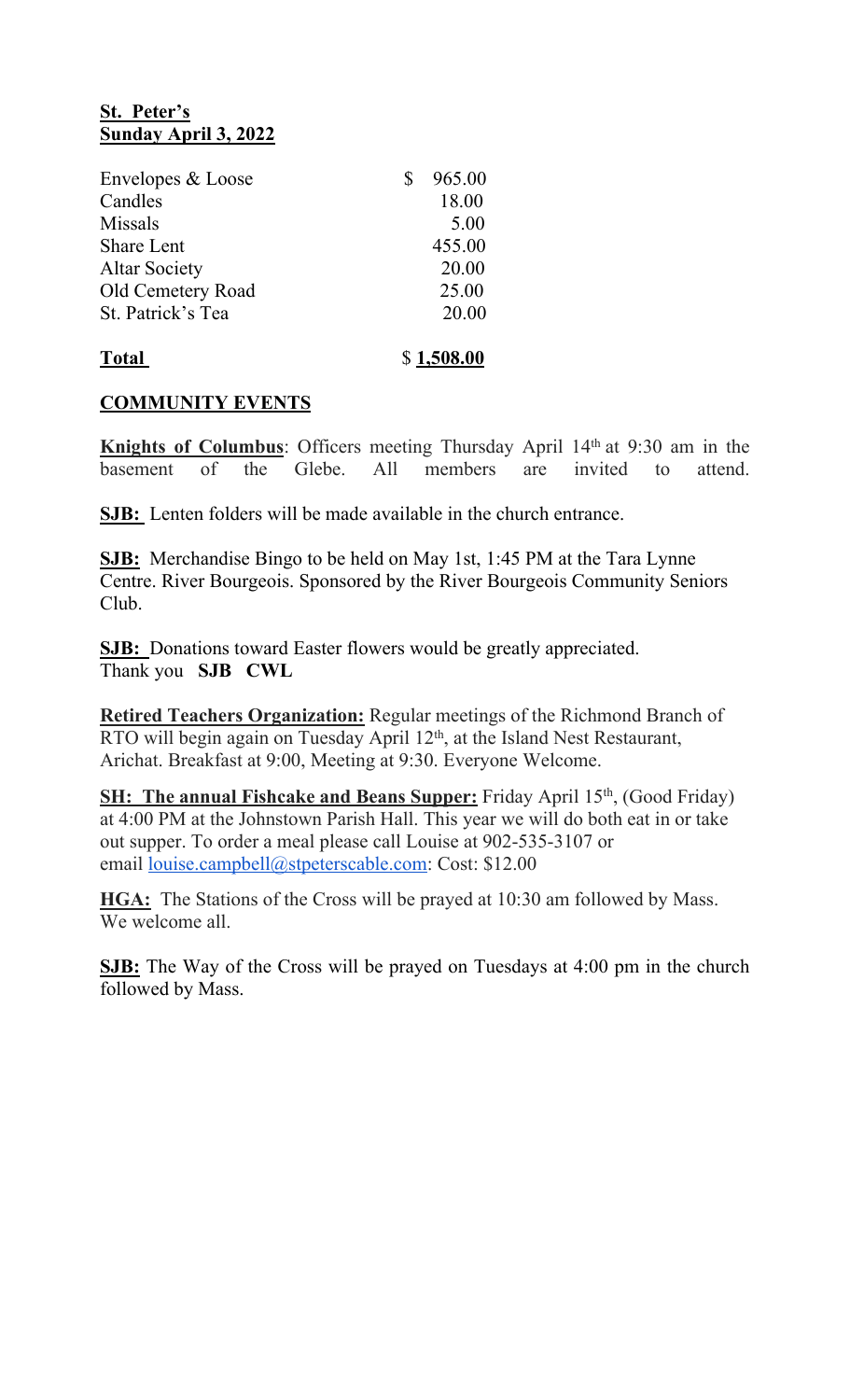

# CHARLIE SAMPSON

Join our family as we celebrate Dad's 99th birthday! Sunday, April 24th, 2-4pm L'Ardoise Community Centre Live Entertainment Best Wishes Only

*Donations of Non-Perishable food items in support of our local Food Bank is much appreciated*

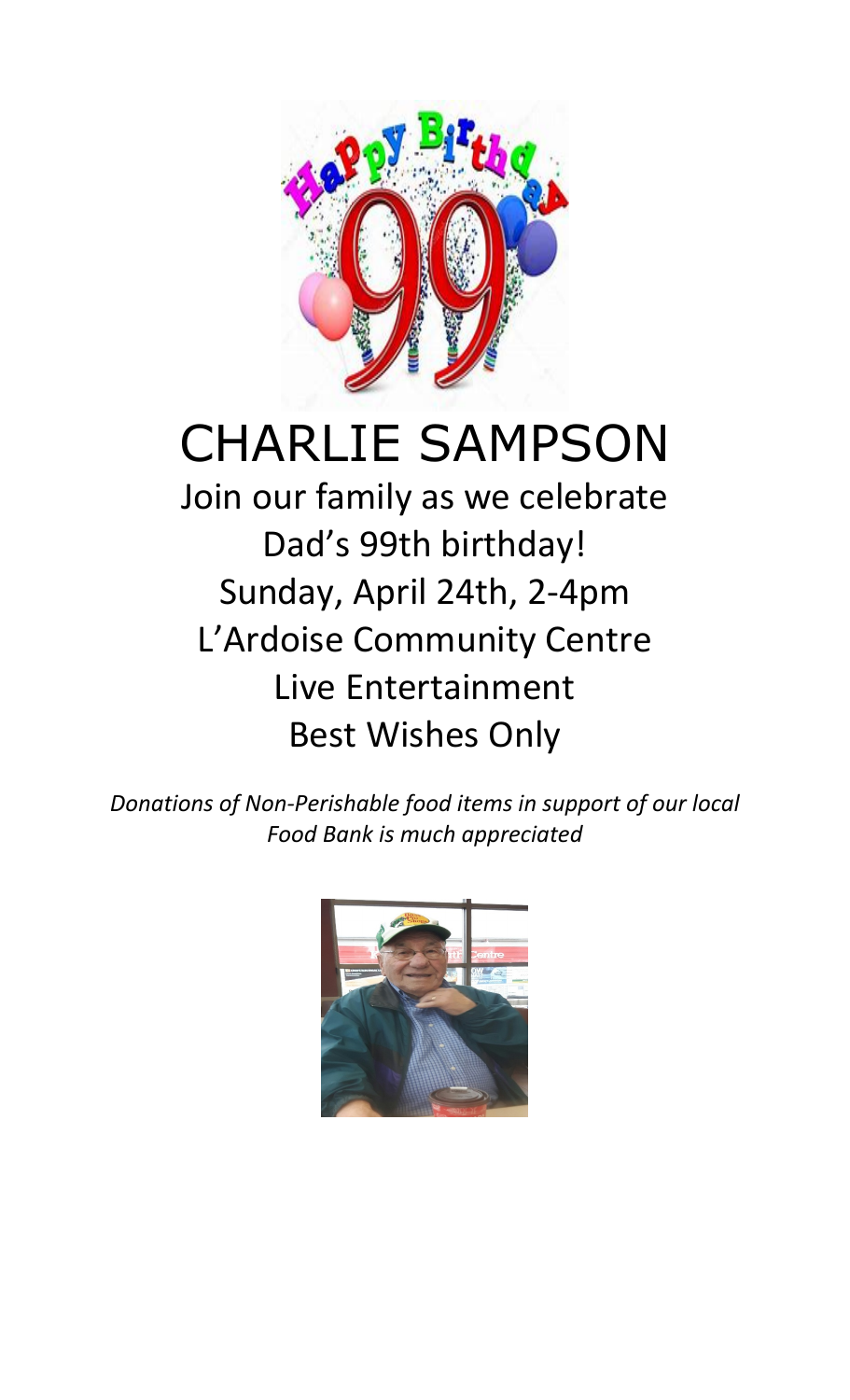# **(Tentative) Holy Week Schedule**

**Chrism Mass –** April 11, at St. Ninian's Cathedral, details TBA

**Tuesday, April 12, 2022 SJB 4:00 PM**

**Wednesday, April 13, 2022** SP 9:00 am Mass

# **Holy Thursday, April 14, 2022**

There will be no foot-washing. 4:00pm HGA 5:30pm SP 7:00pm SJB

**Friday April 15, 2022 Friday of the Passion of the Lord** (Good Friday) 3:00 PM Service

Fr. Yake will celebrate Good Friday service at Sacred Heart**.** Lay persons TBA will lead in SP, SJB, and HGA parishes.

Holy Mass is not permitted on Good Friday or Holy Saturday. The Good Friday Service typically consists of three parts: The Liturgy of the Word with Intercessions, the Veneration of the Cross, and Holy Communion. When a priest is not available to celebrate the Good Friday Service a Deacon or a lay person may do so. In this exceptional case the service consists of optional readings and the reading of the Passion of the Lord (John 18:1 – 19: 42) followed by the Stations of the Cross. Assuming that we are in transition from COVID rules there will be no individual procession for the Veneration of the Cross.

**Saturday, April 16, 2022 At the Easter Vigil in the Holy Night**: **8:30pm SH**

**Easter Sunday April 17, 2022 The Resurrection of the Lord 8:30 AM SJB 10:00 AM SP & Chapel Island 11:30 AM HGA**

#### **Please note: There will be no parish Masses from April 18th to April 22nd, 2022.**

**April 28**: **Spring Deadline for Bishop Power Foundation** The late Bishop William Power recognized the importance of the laity in strengthening Christian faith in today's modern world. A family charitable foundation in his name continues to support: individuals in university Catholic Studies (full or part time) and non-profit groups that: a) empower the poor and*/*or b) develop the laity for their Christian role within the church an*d/o*r c) aid the missionary activity of the church Applications are accepted each spring and fall for consideration. The foundation typically distributes up to \$20,000 annually to successful applicants. Deadline is April 28 for consideration this spring. **To apply or for more information:** *ww*w.bishoppowerfoundation.ca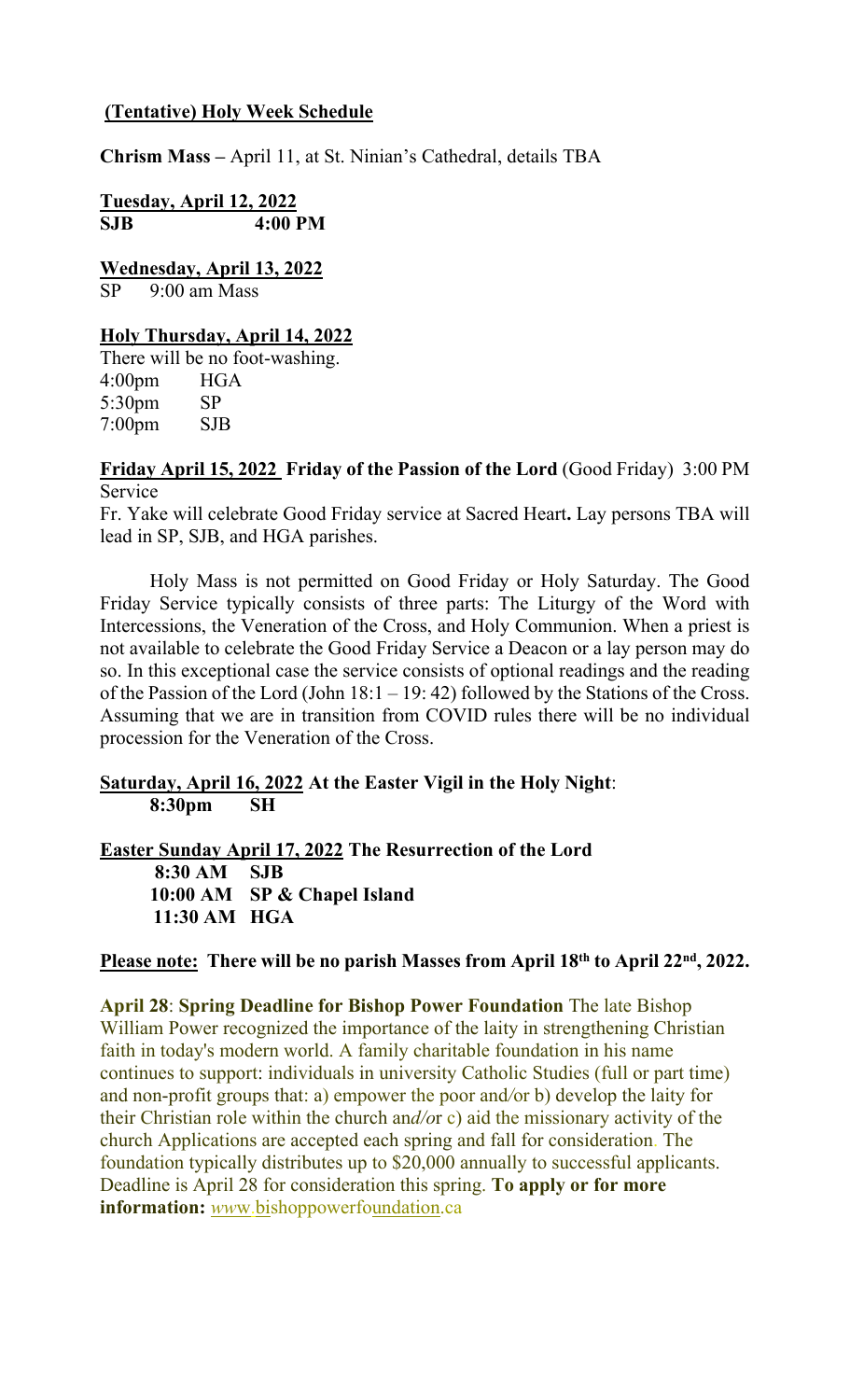# **From the Bishop re Holy Week**

During Holy Week this year, we will be able to retain most of the traditional practices and yet we may want to adapt how we celebrate. As an Act of Charity, out of concern for other people, I recommend that we strongly encourage our people to continue wearing masks when they come into our churches. Not everyone will comply, but at least, we have asked them to consider others who may have some health concerns. I will continue to dispense from the obligation to attend Sunday Mass for people who may not be able to attend for health reasons, as well as for those who care for them. The Congregation for Divine Worship and the Discipline of the Sacraments in the attachment (Prot. N. 182/22 – 25 March 2022) has indicated that they will not issue any further guidelines for the Holy Week celebrations this year.

**Passion Sunday** - Palm branches can be distributed without any restrictions.

**Chrism Mass** – The Mass of Chrism will be celebrated at 3 p.m. at the Cathedral. All clergy are invited to gather at noon for lunch at St. Ninian Place. A buffet will be served at 12:30 p.m. After lunch, a priest will offer a reflection on the priesthood. We have not planned a Holy Hour or time for confessions. As in the past, you may invite some parishioners to receive the Holy Oils so that they may be presented to your parish on Holy Thursday. Following Mass, all will be invited to a coffee/tea reception.

**Holy Thursday** – You may have the foot-washing. We will not be offering it at the Cathedral.

**Good Friday** – The Veneration of the Cross will be by genuflection or a reverent bow.

Please encourage our people to be generous in the Good Friday collection for the Needs of the Church in Holy Land. Due to COVID, pilgrims have not come to the Holy Land these past few years. Without the warmth and solidarity of pilgrims, families have suffered from lack of work.

(On this collection Fr. Robert Mokry, OFM, Commissary of the Holy Land in Canada, wrote, "The Good Friday Collection, is requested by the Holy See to help maintain the Christian sites of the Holy Land and to support the Church in the pastoral, educational, and social works that contribute to a sustained Christian presence in the land where Jesus Christ once walked.")

In recent days, Pope Francis has repeatedly invited us to pray, asking God for the gift of peace for Ukraine, so that this "repugnant war" may end. Together with Ukraine we would also like to recall all the other conflicts, which unfortunately are always numerous in our world. In the Celebration of the Passion of the Lord on Good Friday, the liturgy invites us to raise our petitions to God for the Church and for the whole world.

In the Solemn Intercessions we will invoke the Lord for those in public office (prayer IX) *that our God and Lord may direct their minds and hearts according to his will for the true peace and freedom of all.* 

*F*or those in tribulation **(priest prayer X)** *that all may rejoice, because in their hour of need your mercy was at hand.* **Please add the following sentence.** 

**Let us now make these prayers our own for all our brothers and sisters who are experiencing the horror of war, particularly in Ukraine.**

**Easter Vigil -**The Ordo states: "The entire celebration takes place at night. It does not start before nightfall." On April 16, sunset occurs at approximately 8 p.m. with complete darkness by 8:30 p.m. Pastors do not have permission to change this directive.

May Holy Week be a time of spiritual renewal for us. Mary, Mother of the Church, pray for us.

Fraternally,

+ Wayne Bishop Wayne